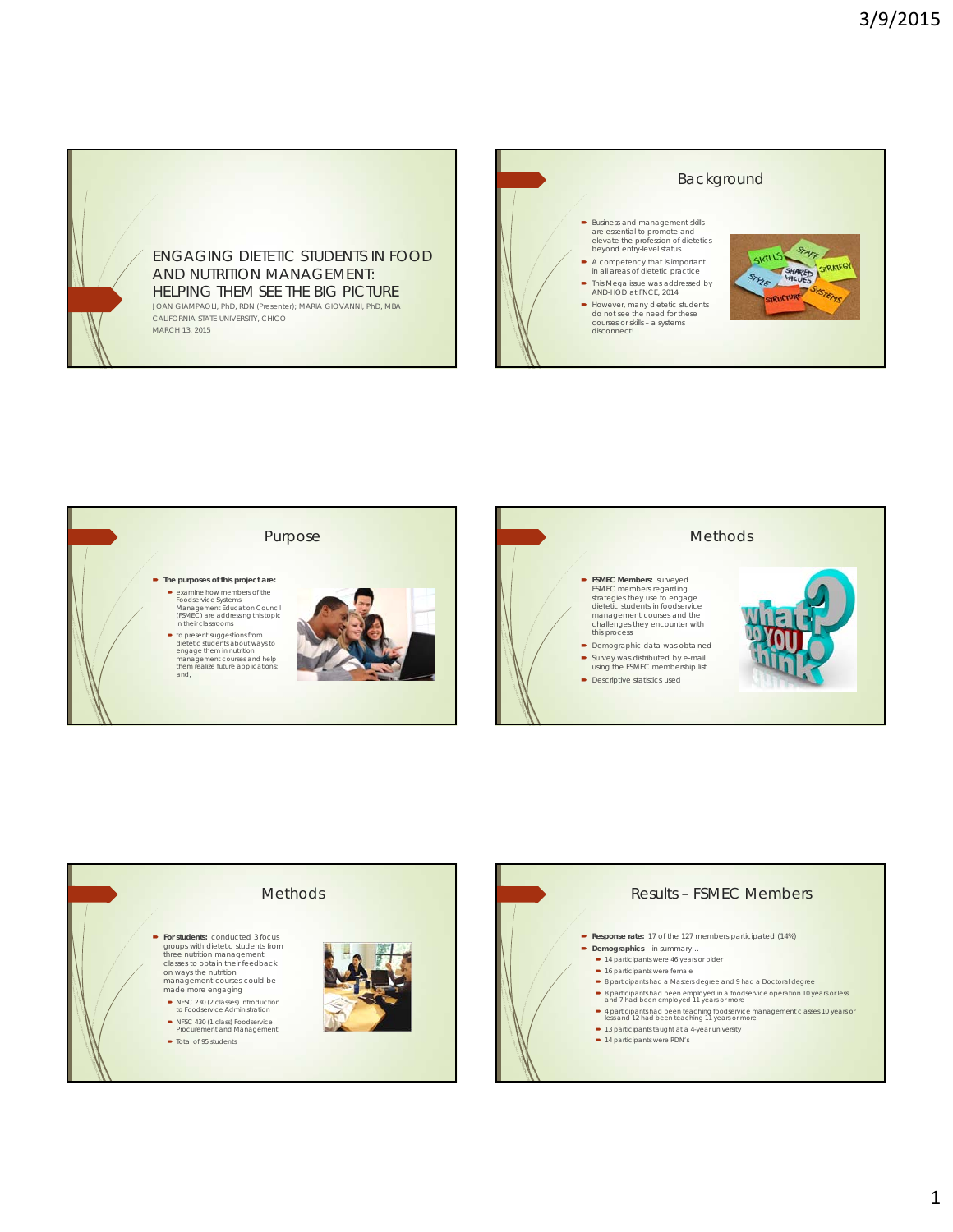









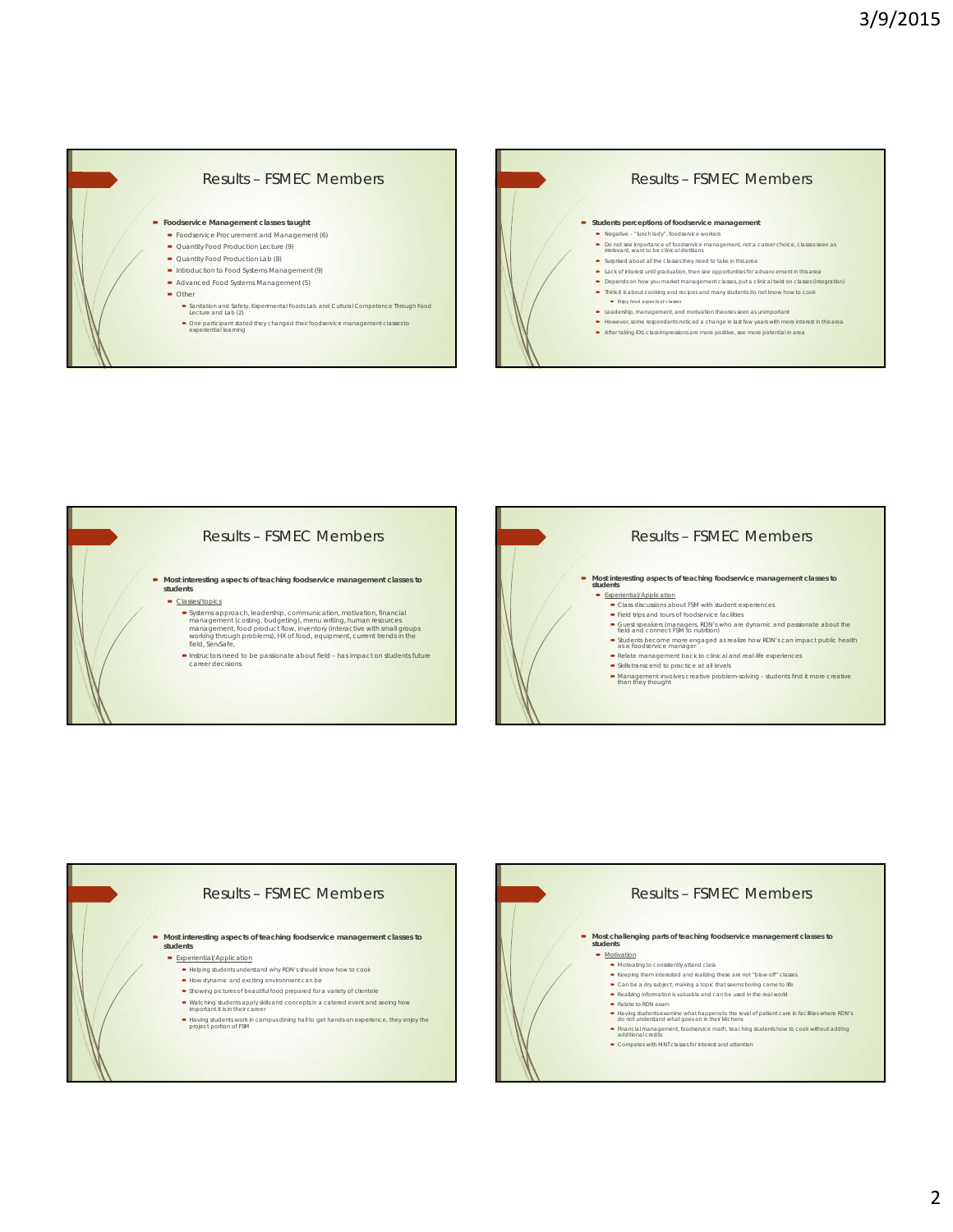## Results – FSMEC Members

**Most challenging parts of teaching foodservice management classes to students** Resources

## Some programs may have a lack of meaningful hands-on experiences

- Need for good visual resources Finding up-to-date relevant DVD's to illustrate management concepts
- 









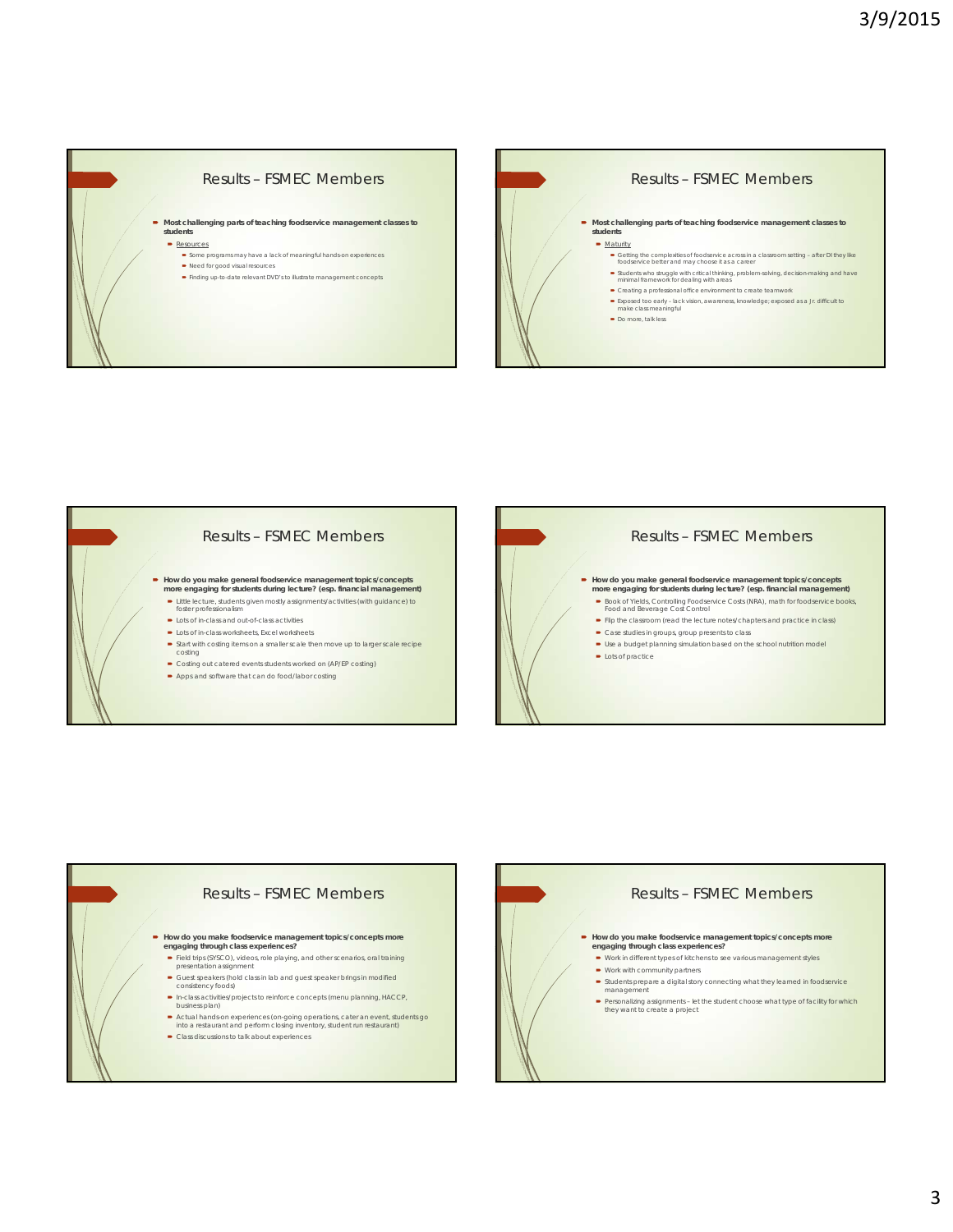









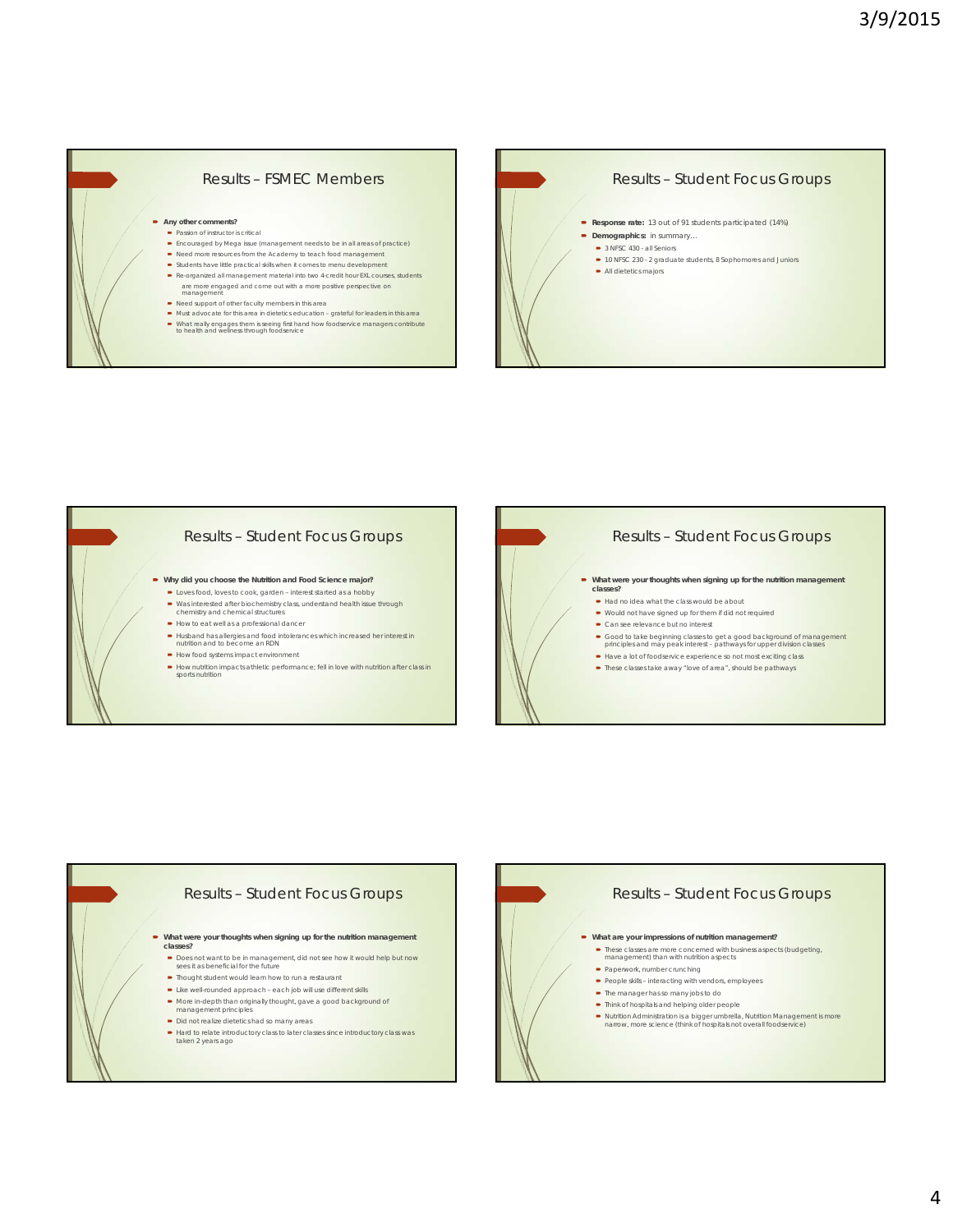## Results – Student Focus Groups

- **What were the most interesting parts of this class?**
	- Projects were helpful (menu planning, recipe adjustment, marketing brochure, budgeting), Excel usage Good practice in-class with assignments, worksheets helped instill concepts,
	- Class was not run like a regular class, a lot of discussion, interaction
	- Field trips enhanced learning
	- **-** Learning about healthcare aspects of foodservice
- How systems work together- can see how things could have been done differently from past poor management experiences
- Management concepts and leadership styles









## In Summary…  $\blacksquare$  Instructor needs to be passionate about area of dietetics  $\blacktriangleright$  Keep the class active in a variety of ways  $\blacksquare$  Include guest speakers • More activity, less lecture Relate foodservice management concepts to all areas of dietetics and to professional career in the future Management concepts need to be introduced throughout the dietetics curriculum